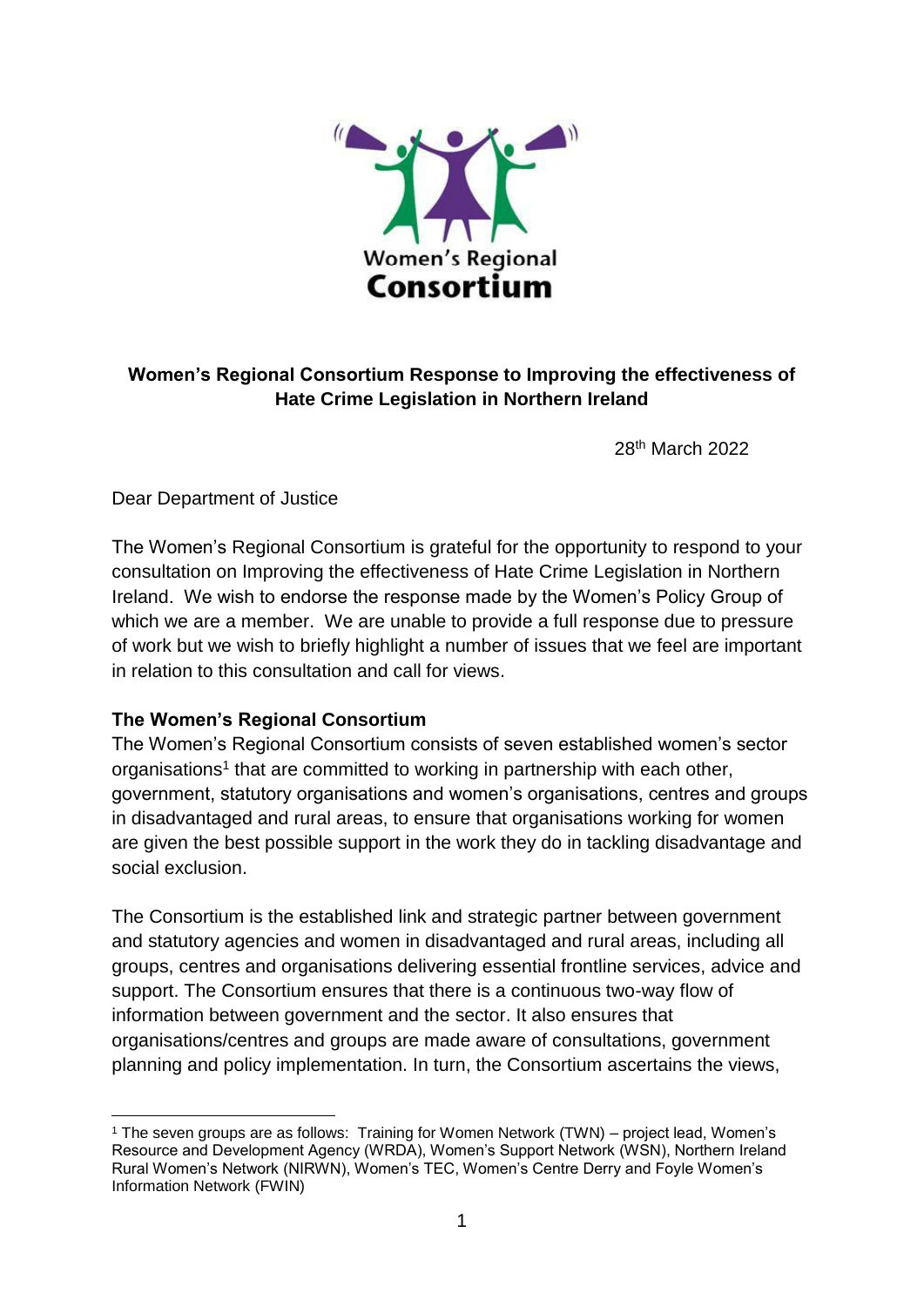needs and aspirations of women in disadvantaged and rural areas and takes these views forward to influence policy development and future government planning, which ultimately results in the empowerment of local women in disadvantaged and rurally isolated communities.

## **Deadline for Responses**

We wish to raise concerns about the length of time available to respond to this consultation. While we welcome having the opportunity to respond to this important legislation we have concerns about the process in terms of the tight turnaround for responses with consultees only being given eight weeks to respond. This short deadline goes against all existing good practice on consultations: *When government consults it must build a realistic timeframe for the consultation, allowing plenty of time for each stage of the process."* <sup>2</sup>

This call for views came at a time when the women's sector and indeed the wider voluntary and community sector has come under significant pressure with the sheer volume of consultations ongoing. These consultations are significant in terms of their importance and many have particular implications for the women's sector so have required a significant investment of time and resources to produce detailed responses. This included a call for views on both a Domestic Abuse & Sexual Abuse Strategy and Violence Against Women and Girls Strategy.

Short deadlines put significant pressure on an already over-worked and underresourced voluntary and community sector. With a deadline this short, combined with other consultation pressures and other work commitments, it is impossible to carry out meaningful consultation with women. We would refer the Department to the guidance on consulting with women produced by Women's Regional Consortium members WRDA<sup>3</sup> which advocates making time for accessible face to face engagement. We recommend a consultation process of at least 12 weeks to allow for genuine, meaningful consultation on the issues.

# **General Comments**

## *International Obligations*

Government has obligations under the UN Convention on the Elimination of All forms of Discrimination Against Women (CEDAW). CEDAW's General Recommendation

```
https://wrda.net/wpcontent/uploads/2018/10/WRDA_WomenAtTheHeartOfPublicConsultation.pdf
```
**<sup>.</sup>** <sup>2</sup> nidirect<https://www.nidirect.gov.uk/articles/public-consultations>

<sup>3</sup> Women at the Heart of Public Consultation, A guide for Public Authorities and Women's Organisations, WRDA, November 2017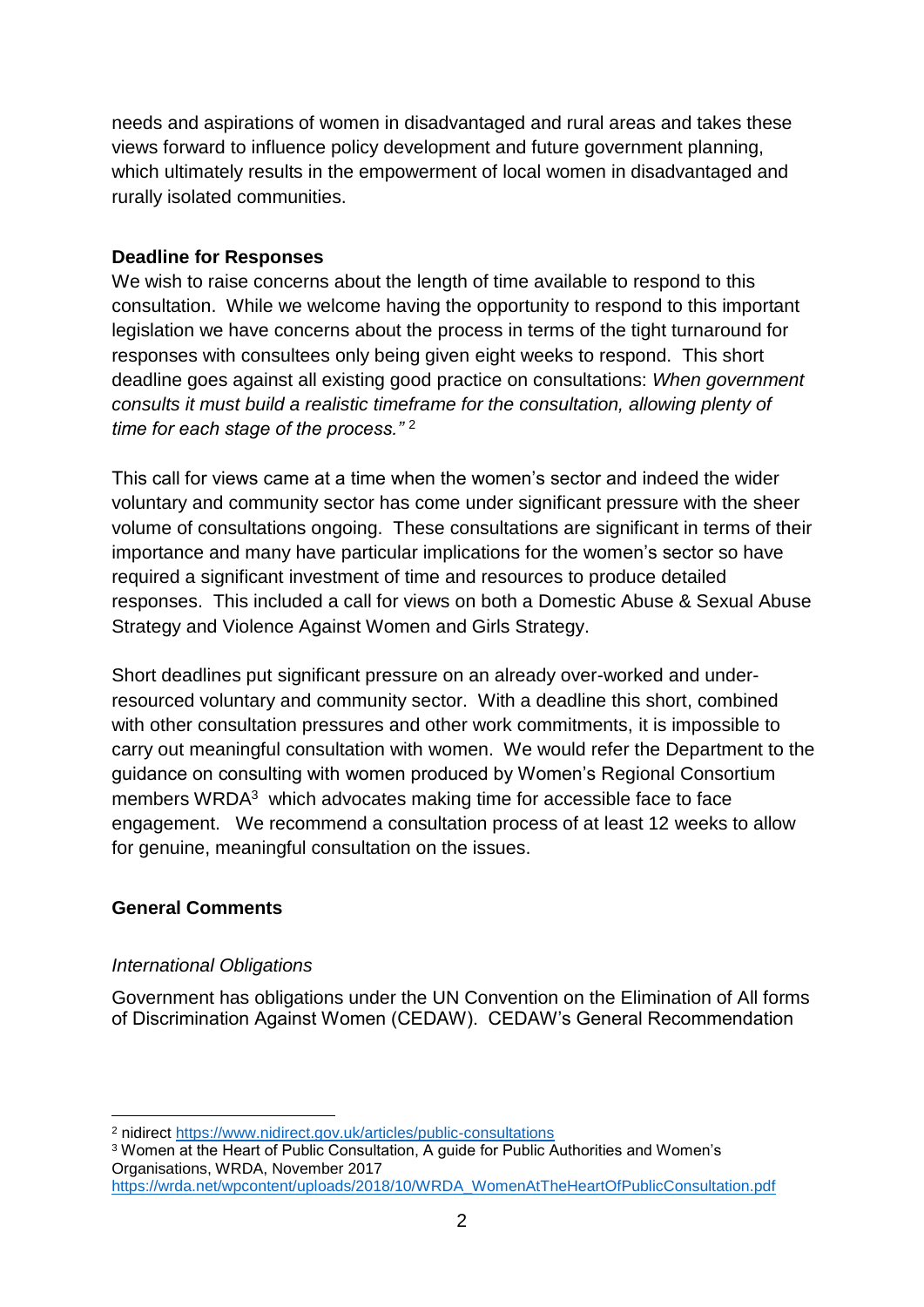35<sup>4</sup> provides for a number of general legislative measures that the Committee recommends that State parties implement:

*"Ensure that all forms of gender-based violence against women in all spheres, which amount to a violation of their physical, sexual or psychological integrity, are criminalized and introduce, without delay, or strengthen, legal sanctions commensurate with the gravity of the offence, as well as civil remedies."*

*"Ensure that all legal systems, including plural legal systems, protect victims/survivors of gender-based violence against women and ensure that they have access to justice and to an effective remedy, in line with the guidance provided in general recommendation No. 33."*

In its Concluding Observations for the UK Government the CEDAW Committee welcomed the adoption of measures to combat violence against women and girls in England, Wales and Scotland but were *"concerned about the lack of uniform protection of women and girls from all forms of gender-based violence across the jurisdiction of the State party, noting with particular concern the inadequacy of laws*  and policies to protect women in Northern Ireland."<sup>5</sup> CEDAW recommends that the UK: *"Adopt legislative and comprehensive policy measures to protect women from all forms of gender-based violence throughout the State party's jurisdiction including Northern Ireland." <sup>6</sup>*

The Council of Europe Convention on preventing and combating violence against women and domestic violence (the 'Istanbul Convention') condemns all forms of violence against women and domestic violence. One of the stated purposes of the Convention is to *"protect women against all forms of violence, and prevent, prosecute and eliminate violence against women and domestic violence."* The Convention recognises that women and girls are exposed to a higher risk of genderbased violence than men.

The UK government is committed to ratifying the Convention. Article 40 of the Istanbul Convention states: *"Parties shall take the necessary legislative or other measures to ensure that any form of unwanted verbal, non-verbal or physical conduct of a sexual nature with the purpose or effect of violating the dignity of a* 

6 Ibid, Para 30(b)

 $\overline{a}$ <sup>4</sup> General recommendation No.35 on gender-based violence against women, updating general recommendation No.19, CEDAW/C/GC/35, July 2017, Para

<sup>2</sup>[9https://tbinternet.ohchr.org/\\_layouts/15/treatybodyexternal/Download.aspx?symbolno=CEDAW/C/G](https://tbinternet.ohchr.org/_layouts/15/treatybodyexternal/Download.aspx?symbolno=CEDAW/C/GC/35&Lang=en) [C/35&Lang=en](https://tbinternet.ohchr.org/_layouts/15/treatybodyexternal/Download.aspx?symbolno=CEDAW/C/GC/35&Lang=en)

 $\frac{5}{5}$  Concluding observations on the eighth periodic report of United Kingdom of Great Britain and Northern Ireland, Committee on the Elimination of Discrimination Against Women, Para 29 [https://tbinternet.ohchr.org/\\_layouts/treatybodyexternal/Download.aspx?symbolno=CEDAW%2fC%2f](https://tbinternet.ohchr.org/_layouts/treatybodyexternal/Download.aspx?symbolno=CEDAW%2fC%2fGBR%2fCO%2f8&Lang=en) [GBR%2fCO%2f8&Lang=en](https://tbinternet.ohchr.org/_layouts/treatybodyexternal/Download.aspx?symbolno=CEDAW%2fC%2fGBR%2fCO%2f8&Lang=en)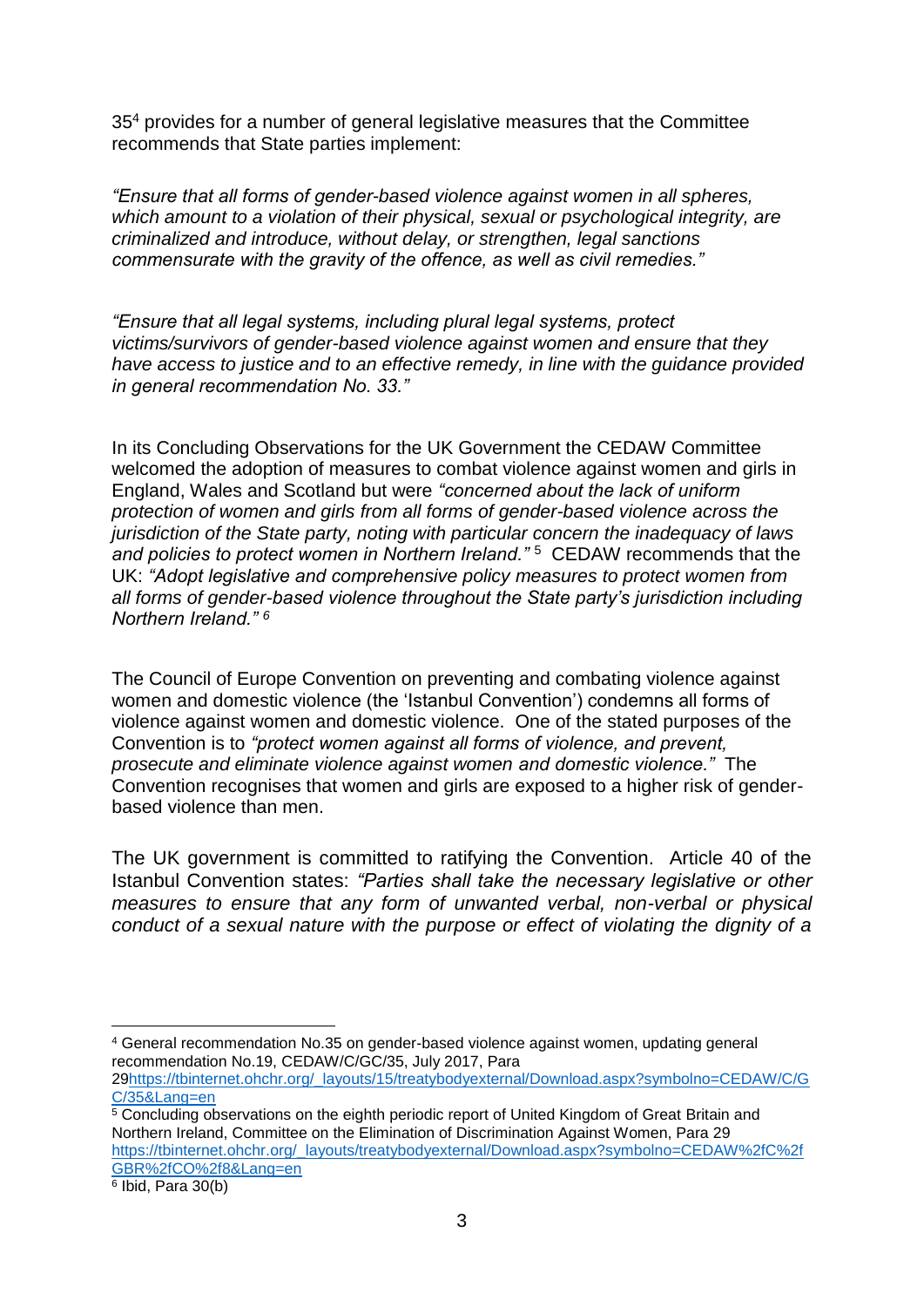## *person, in particular when creating an intimidating, hostile, degrading, humiliating or offensive environment, is subject to criminal or other legal sanction."* <sup>7</sup>

The head of UN Women, Sima Sami Bahous, said that *"violence silences women, renders them invisible, pushes them from public space."* <sup>8</sup> This in turn directly hinders progress on the 2030 Sustainable Development Agenda, which aims to lift people out of poverty and create a more equal, sustainable world free from gender inequality. Sustainable Development Goal 5 on Gender Equality<sup>9</sup> has as a target: *"Adopt and strengthen sound policies and enforceable legislation for the promotion of gender equality and the empowerment of all women and girls at all levels."*

A misogyny aggravator would, therefore, be in line with international human rights standards and would help ensure Northern Ireland legislation is fully compliant with CEDAW.

### *Gender Equality Expert Panel Recommendations*

A report by the Expert Advisory Panel on a Gender Equality Strategy<sup>10</sup> has stated that: *"the lack of adequate legislation to deal with misogynistic crime and the lack of associated quantitative evidence means that the true nature, extent and impact of misogyny cannot be fully captured."* The Expert Panel held that misogyny is deeply embedded in Northern Ireland and said: *"it is clear that Northern Ireland needs a consolidated form of Hate Crime Legislation that both includes misogyny and transmisogyny, and provides for a fully resourced educational campaign to address the normalisation of misogyny in Northern Ireland."*

## **Call for Views Exploring Misogyny/Transmisogyny in Hate Crime Law**

#### **Question 21**

**Of the options outlined as proposals for addressing violence against women and girls, which is your preferred option, if any (please tick one):** 

- **Sex/Gender as a protected characteristic**
- **Misogyny (and transmisogyny) as a statutory aggravating factor**
- **Misogyny (and transmisogyny) as a stand-alone crime/specific offence**   $\Box$
- **No recognition of sex/gender for the purposes of aggravated offences and enhanced sentencing**
- **Other**

**.** 

<sup>7</sup> Council of Europe Convention on preventing and combating violence against women and domestic violence

<https://www.coe.int/fr/web/conventions/full-list/-/conventions/rms/090000168008482e> <sup>8</sup> <https://news.un.org/en/story/2022/03/1113992>

<sup>9</sup> <https://www.unwomen.org/en/news/in-focus/women-and-the-sdgs/sdg-5-gender-equality>

<sup>10</sup> Gender Equality Strategy, Expert Advisory Panel Report, December 2020 [https://www.communities-ni.gov.uk/system/files/publications/communities/dfc-social-inclusion](https://www.communities-ni.gov.uk/system/files/publications/communities/dfc-social-inclusion-strategy-gender-expert-advisory-panel-report.pdf)[strategy-gender-expert-advisory-panel-report.pdf](https://www.communities-ni.gov.uk/system/files/publications/communities/dfc-social-inclusion-strategy-gender-expert-advisory-panel-report.pdf)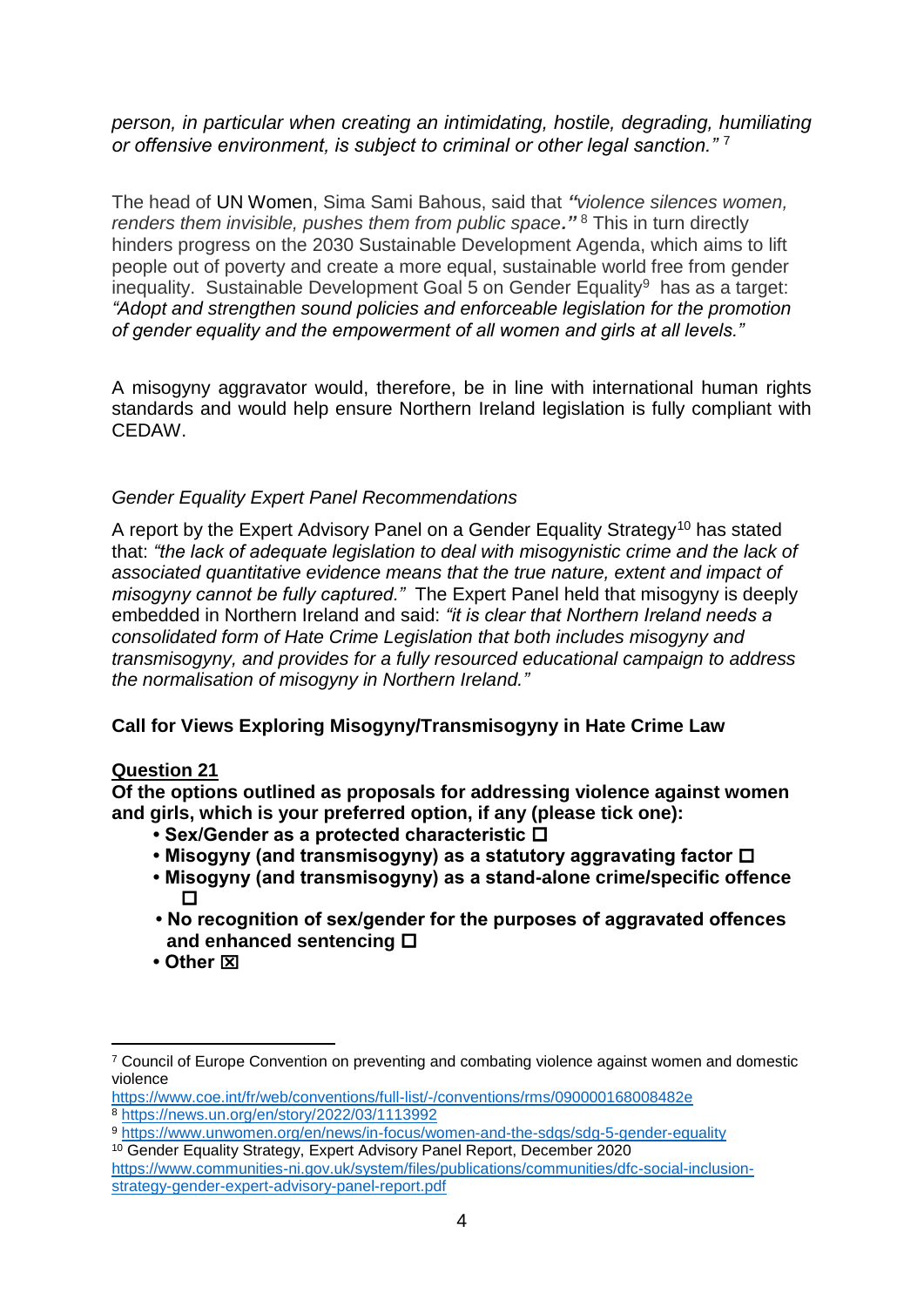## **Comments:**

We agree with our colleagues in the Women's Policy Group that a gender-neutral approach to hate crime law must be avoided when trying to address hate crimes against women and girls as this will lead to hate crime legislation being a tool used against marginalised groups

Male violence against women and girls is at epidemic proportions. The seriousness of this issue has been highlighted recently in the media with coverage of a number of tragic murders including those of Sarah Everard, Caoimhe Morgan and Aisling Murphy. In 2021 alone at least 141 women in the UK have been killed by men including five from Northern Ireland.<sup>11</sup>

It is clear that a massive cultural shift is required to tackle the issue of male violence against women and girls. The everyday sexism that women and girls experience on a daily basis creates a culture where abuse and misogynistic behaviours are normalised in society. This makes it an issue which is significantly under-reported. Misogyny is at the root cause of violence against women and girls yet is often dismissed and trivialised.

We therefore believe that recognising misogyny as a hate crime is an important step in making progress on the extent of this problem, in ensuring that it is taken more seriously, in providing victims with greater confidence in coming forward and in acting as a deterrent. It will also provide benefits in terms of statistical recording which is crucially important. Proper recording of incidents and the availability of data on these crimes will help to determine the size and nature of the problem, help identify patterns and trends and the actions that need to be taken in this area. We want Government to be accountable for preventing and prosecuting men's violence against women. By naming these crimes as hate crimes it is an important first step in recognising how serious misogyny is.

The rise in transphobia particularly online and the abuse and harassment many trans people face means that there is also a real need for the inclusion of transgender identity as a protected characteristic in Northern Ireland hate crime legislation. We reiterate the above benefits to recognising transmisogyny as a hate crime in terms of making serious progress on this problem, acknowledging the seriousness of this issue, providing victims/perpetrators with a clear message that it will be taken seriously and providing benefits in terms of accurate data on the extent of the problem.

In terms of an answer to this question we agree with our colleagues in the Women's Policy Group who are concerned with the wording of this question which makes the above options seem as either/or when in reality, misogyny (and transmisogyny) as a statutory aggravating factor and misogyny (and transmisogyny) as a stand-alone offence can happen simultaneously - as is the recommendation of the Scottish Working Group on Misogyny and the Criminal Justice System. Therefore, we support the Women's Policy Group's recommendation of:

**<sup>.</sup>** <sup>11</sup> <https://kareningalasmith.com/2021/02/08/2021/>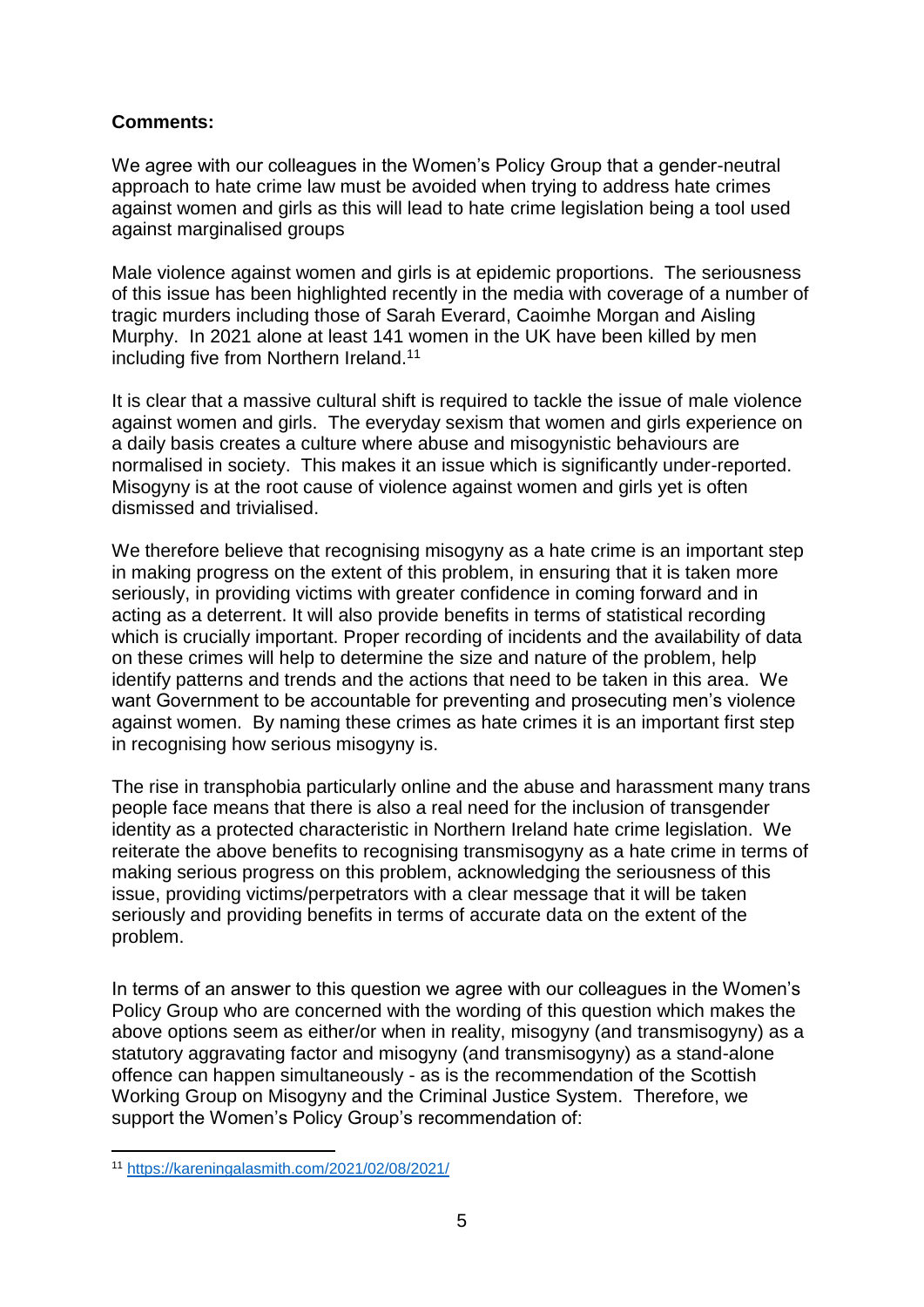- **1. Misogyny (and transmisogyny) as a statutory aggravating factor** *and,*
- **2. Misogyny (and transmisogyny) as a stand-alone crime/specific offence.**

Given the significant and increasing levels of violence against women and girls in our society including levels of online abuse we believe it is necessary for action to be taken on misogyny. It must be recognised that hate crimes are most often directed towards already stigmatised and marginalised groups. Therefore, hate crimes based on gender are targeted at women and girls (including transgender women and girls) and therefore, it is misogyny specifically which is the issue that must be addressed.

## **Question 22**

**Many of the issues surrounding misogyny are closely linked to sexual offences and domestic abuse. If misogyny is considered for inclusion as a hate crime statutory aggravator, do you agree/disagree that domestic abuse and sexual offences be excluded?** 

**Agree Disagree (with exemptions)**

## **Comments:**

We endorse the recommendation from our colleagues in Women's Aid NI in relation to this question as outlined in the Women's Policy Group response:

"*it is therefore our recommendation that misogyny as a hate crime statutory aggravator should not be applied in intimate partner/known perpetrator crimes such as domestic abuse but should be applied in unknown perpetrator situations as misogynistic attitudes would be dominant motivator of the crime."*

We support the Women's Policy Group statement in their response that: *"As well as recommending that these kinds of offences, where the victim is chosen solely on the basis of her gender, are included but that domestic abuse is not, we also recommend that particular attention be paid to the growth of online hate movements against women, especially the 'incel' movement in the VAWG Strategy."*

#### **Question 23**

**Whilst evidence demonstrates the disproportionate experience of females, if misogyny is considered for inclusion in hate crime law, to ensure fairness in legislation, do you agree/disagree an act of misandry should also be considered to recognise the experience of male victims?** 

**Agree □** Disagree **<b>** $\Xi$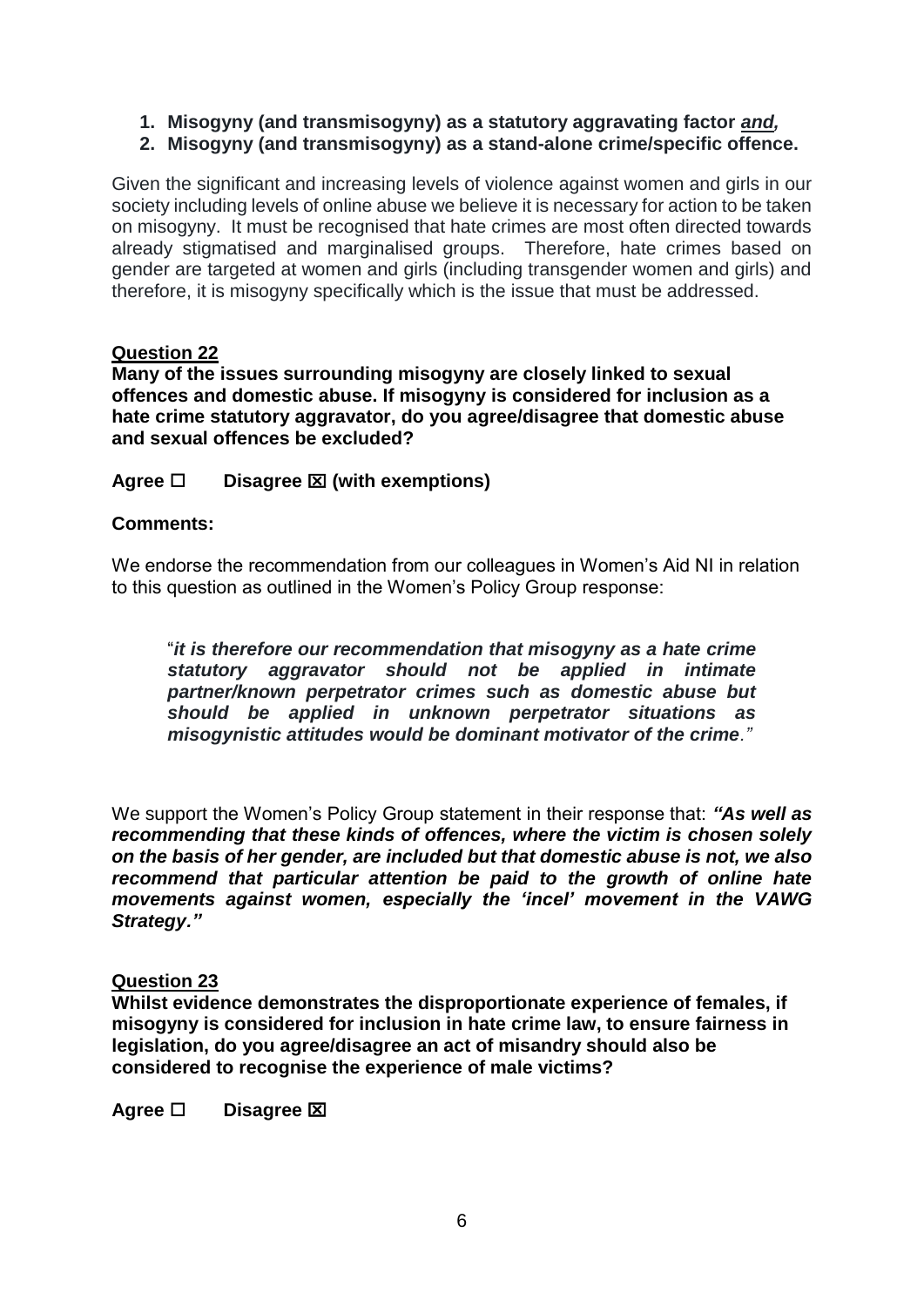### **Comments:**

We strongly disagree that misandry should also be considered for inclusion in hate crime law. The question already states that evidence demonstrates the disproportionate experiences of females so this is yet another example of harmful gender-neutral policy making. Evidence clearly shows the high levels of men and boy's violence against women and girls and it is clear that women and girls are being negatively impacted by these actions. There is no evidence to suggest gender-based hate crime towards men and boys. It is time to address the systemic and deeply ingrained levels of misogyny in Northern Ireland and give this issue the focus and attention it deserves without distracting from what is the core problem.

We agree with our colleagues in the Women's Policy Group who advocate for specific safeguards in the Hate Crimes Bill which are linked to international standards such as CEDAW and the Istanbul Convention, which would assist in preventing the abuse of provisions and making "counter" provisions such as misandry in the absence of any evidence to support it.

### **Specific Comments on the Consultation**

Due to pressure of work we are unable to give detailed comment on each of the questions in the Consultation but we refer the Department to the comprehensive Women's Regional Consortium response to the Hate Crime Review which is available here:

[https://www.womensregionalconsortiumni.org.uk/wp-content/uploads/2021/04/April-](https://www.womensregionalconsortiumni.org.uk/wp-content/uploads/2021/04/April-2020-A-Response-to-Hate-Crime-Legislation-in-Northern-Ireland.pdf)[2020-A-Response-to-Hate-Crime-Legislation-in-Northern-Ireland.pdf](https://www.womensregionalconsortiumni.org.uk/wp-content/uploads/2021/04/April-2020-A-Response-to-Hate-Crime-Legislation-in-Northern-Ireland.pdf)

We also refer the Department to our detailed response to the call for views on a Domestic and Sexual Abuse Strategy and Violence Against Women and Girls Strategy which is related to this consultation:

[https://www.womensregionalconsortiumni.org.uk/wp](https://www.womensregionalconsortiumni.org.uk/wp-content/uploads/2022/03/Womens-Regional-Consortium-NI-response-to-DSV-VAWG-Call-for-Evidence.pdf)[content/uploads/2022/03/Womens-Regional-Consortium-NI-response-to-DSV-](https://www.womensregionalconsortiumni.org.uk/wp-content/uploads/2022/03/Womens-Regional-Consortium-NI-response-to-DSV-VAWG-Call-for-Evidence.pdf)[VAWG-Call-for-Evidence.pdf](https://www.womensregionalconsortiumni.org.uk/wp-content/uploads/2022/03/Womens-Regional-Consortium-NI-response-to-DSV-VAWG-Call-for-Evidence.pdf)